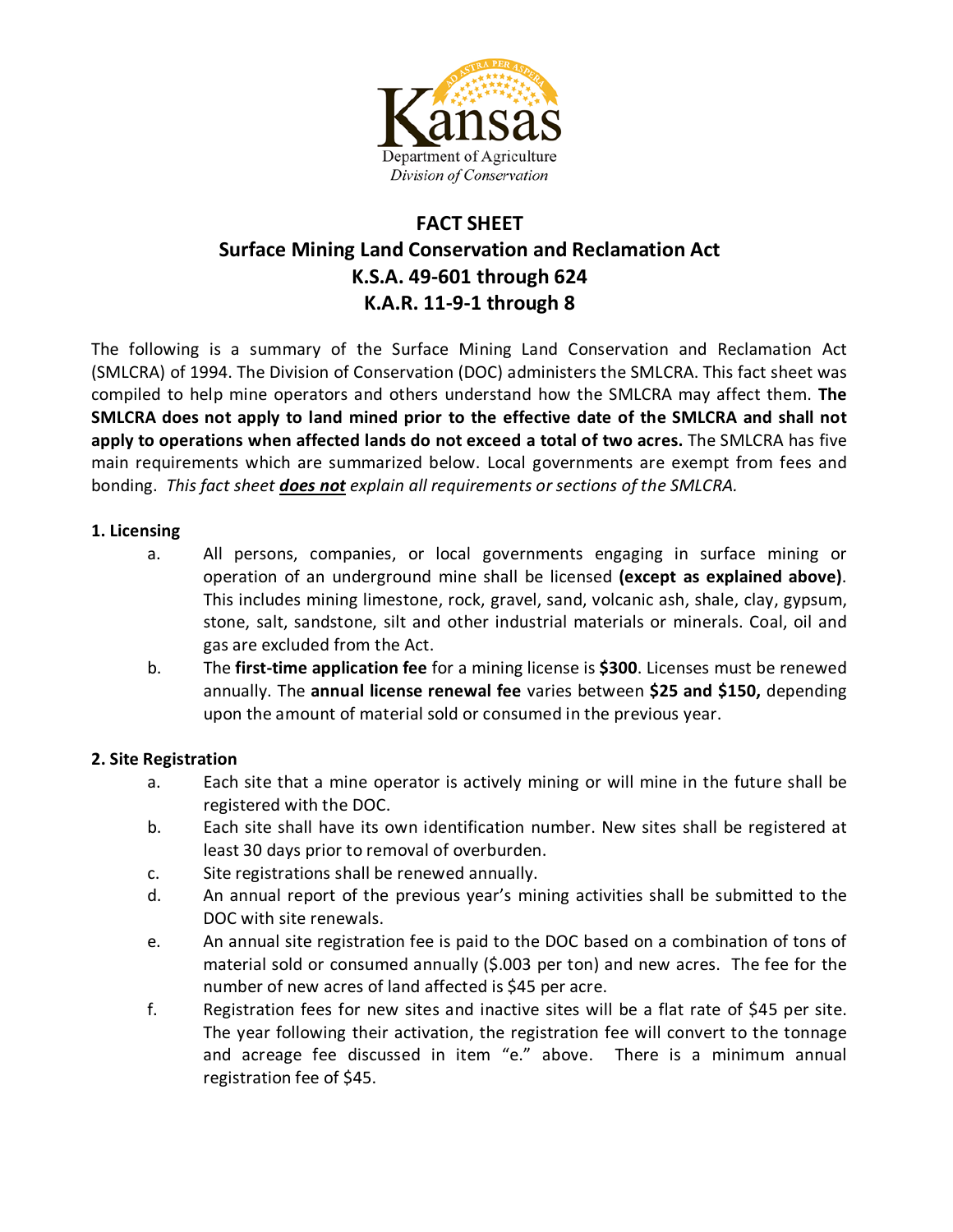g. Plans and Maps: All operations are required to complete a reclamation plan with detailed maps on each site. Plans and maps must be updated and approved by the DOC when significant changes are made to the mining operation (such as expansion of the mining areas).

### **3. Bonding**

- a. The purpose of the reclamation bond is to ensure approved reclamation of disturbed land resulting from mining activity. DOC shall provide the necessary forms to post a surety bond or other security.
	- i. Requirements of the Operator: The operator is responsible for posting a reclamation bond or other security on **all land affected by mining since July 1, 1994, which exceeds a total of two acres**. Once the affected land is reclaimed to acceptable standards, the bond will be released.
	- ii. The operator is responsible for keeping the bond current. When additional acres are affected without reclamation approval or being released for previously bonded areas, the reclamation bond must be increased.
	- iii. The bond may be adjusted annually (or more frequently if needed) to reflect changes in affected land due to reclamation or opening new areas.
	- iv. If an operator currently has a bond for reclamation of affected land in place with a local unit of government or another state agency, the operator will not be required to post a bond with the DOC **unless** the amount of the original bond is less than the requirements of this program. Contact the DOC for details.
- b**.** Types of bonds accepted:
	- i. Surety
	- ii. Certificate of Deposit
	- iii. Irrevocable Letter of Credit
	- iv. Cash
- c. Amount of Bond:
	- i.  $\frac{1}{2}$  \$400 per acre for sand and gravel mining operations.
	- ii.  $\frac{1}{5600}$  per acre for all other types of mining operations.

### **4. Reclamation Requirements**

- a. Grading: All affected lands, except water bodies, shall be graded to 3:1 slopes. Water bodies and impoundments are acceptable forms of reclamation. When the topography of affected land is originally steeper than 3:1, then affected lands will be graded to blend with the surrounding terrain.
- b. Topsoil: As stated in the Reclamation Plan, an approximately equal amount of topsoil that was on the affected land prior to mining shall be spread over the